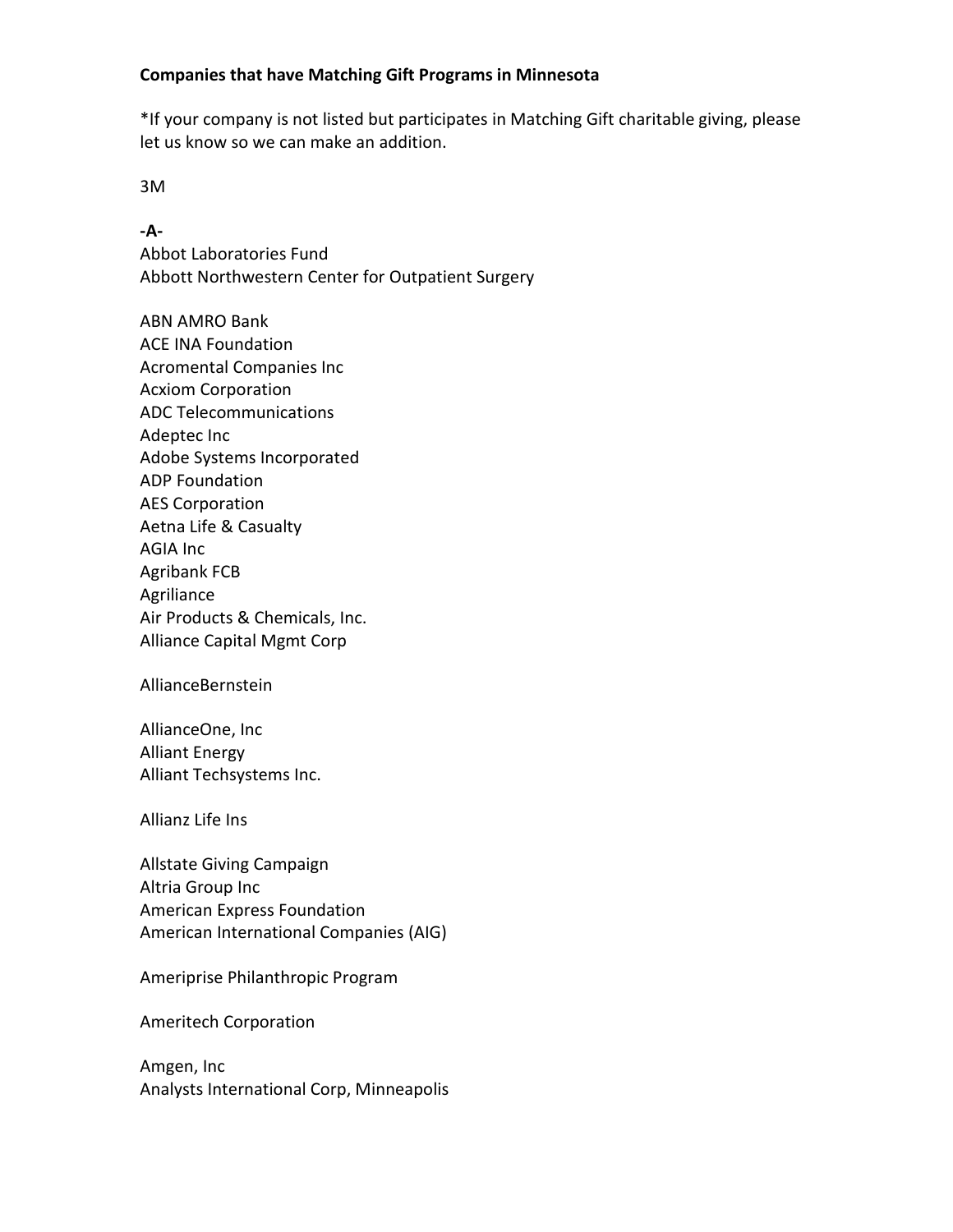Antioch Companies/Webway Aon Foundation Archdiocese of Saint Paul and Minneapolis

Archer-Daniels-Midland Co. (ADM) Archie D. and Bertha H. Walker Foundation

ARCO Foundation Arthur J. Gallagher Foundation Aspect Global Systems Inc Assurant Inc AT&T Foundation Atek, Inc ATK Sporting Equipment Avaya Aventis Pharmaceuticals

AXA Foundation

## **-B-**

BAE Systems BankAmerica Corp Banta Corporation Foundation Inc

Bayer CropScience BCS Insurance Company Bea Foundation Becton Dickinson & Company (BD)

Bell Atlantic Corporation Bemis Company Foundation Ben & Jerry's Benfield, Inc. Best Buy Bestfoods BF Goodrich Company Bill & Melinda Gates Foundation

Blandin Foundation Bloomingdale's Blount Foundation BMC Industries Boeing Boston Scientific Corporation BP Amoco BP Foundation Inc Braun Intertec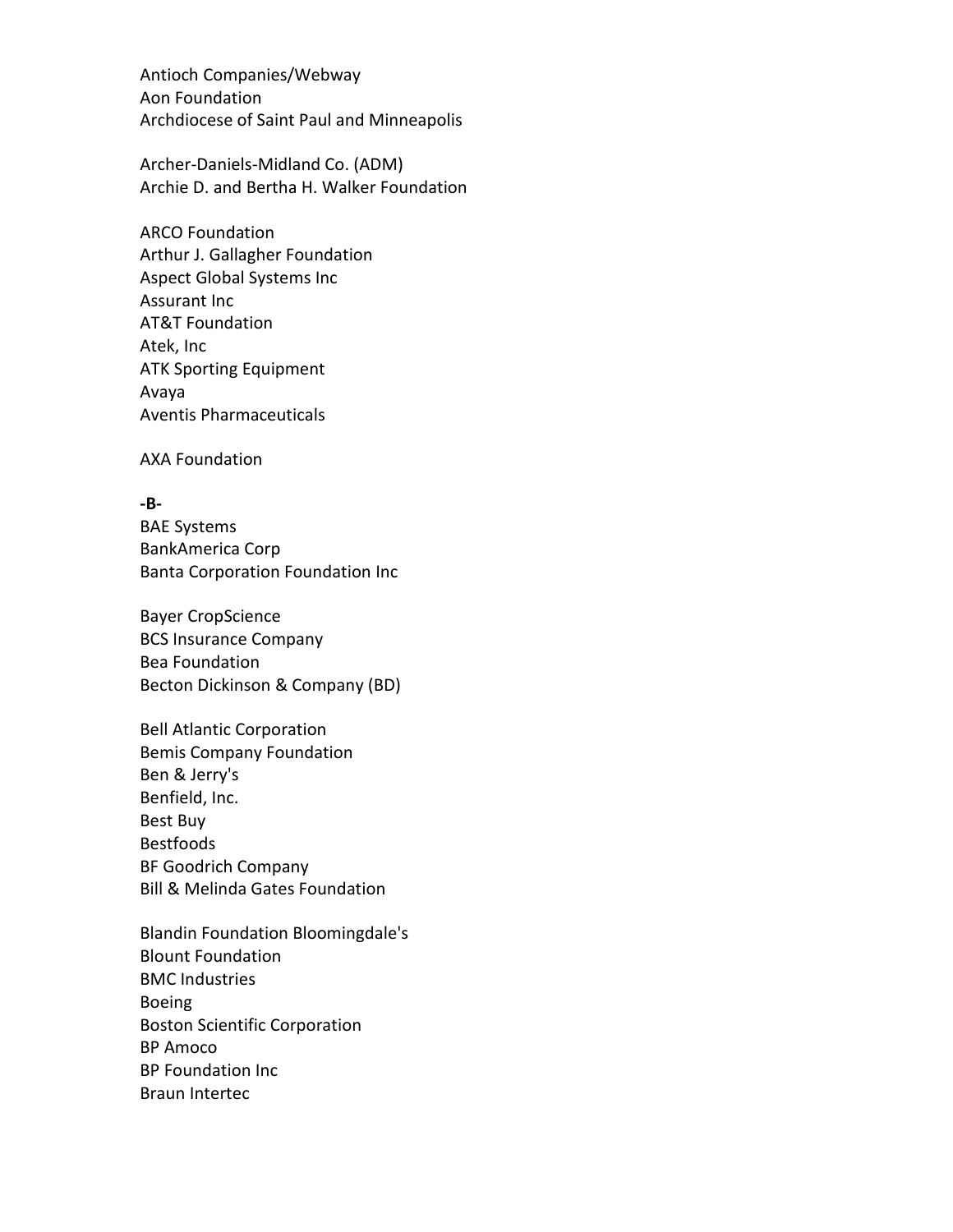Bremer Bank (Brainerd)

Bromelkamp Company

Burlington Northern Santa Fe

Butler Manufacturing Company

### **-C-**

C.R. Bard Cadence Design Systems Inc Calpine Capital Group Companies Inc Cardinal Health, Dublin, OH Carolyn Foundation Case Corporation Caterpillar Foundation Centerpulse Spine-Tech Inc Cephalon Inc CertainTeed Corp. Champion International Corp Charles Schwab & Co. Inc ChartHouse Learning Chase Manhattan Corp. ChevronTexaco Chicago Title and Trust Company Foundation

Chubb & Son Inc CIGNA Foundation Cingular Wireless Cisco Systems, Inc

Citigroup Foundation

Clariant Corp Clorox Company Foundation

CMS Hartzell Manufacturing

CNA Foundation

CNA Surety Corp. CNS Coca-Cola Company, The Coldwell Banker Burnet Colgate-Palmolive Co.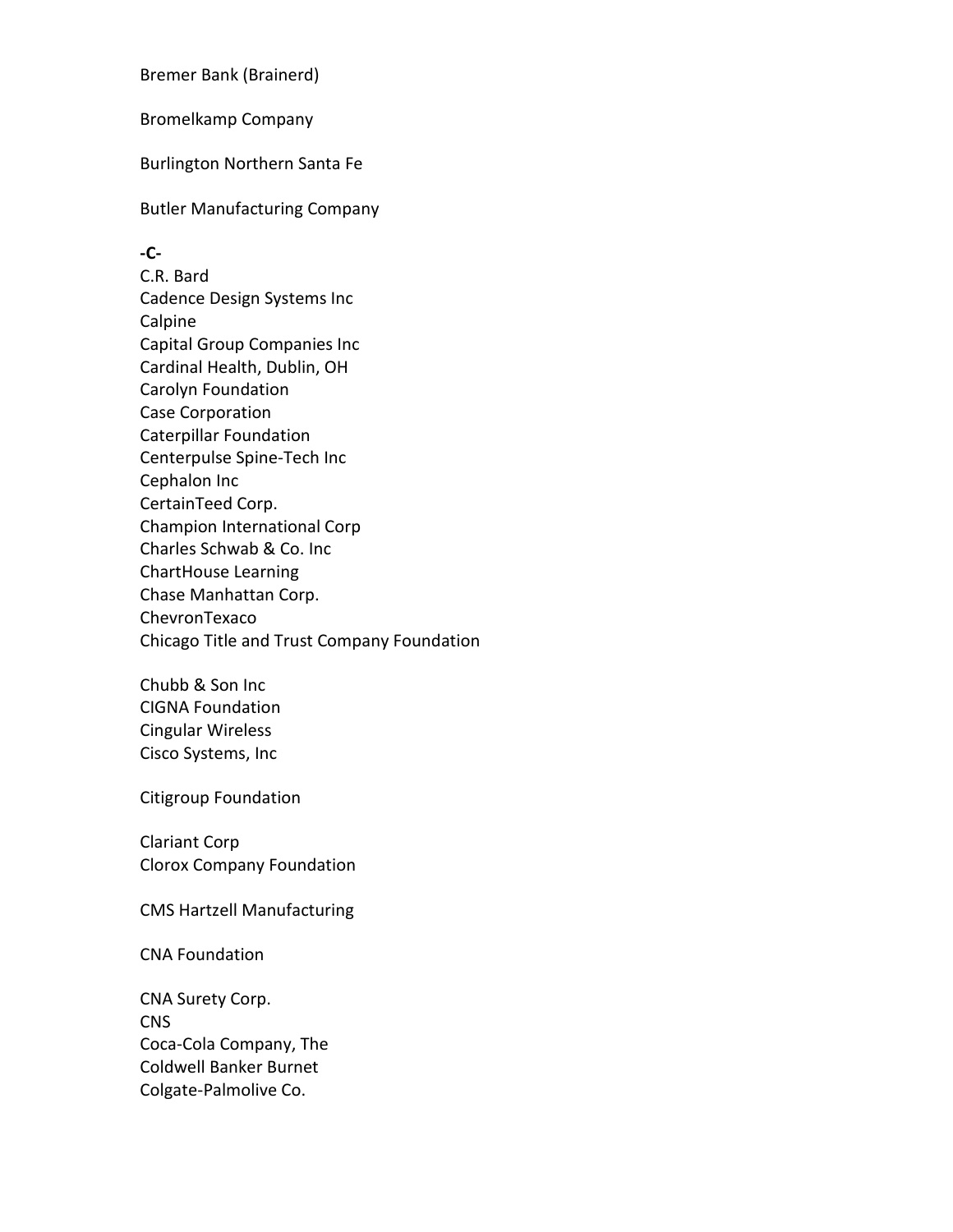Community First National Bank Community Solutions Fund Compaq Computer Corporation Computer Associates International

Computer Network Technology Corporation

Conseco Finance Foundation

Cooper Industries Inc

Corning Inc Foundation Costco Countrywide

Covidien CPI Philanthropic Fund

**-D-**Daiichi Sankyo, Inc.

Dalsin Industries Inc

Davidson & Associates Inc

DeKalb Genetics Corp Deluxe Corporation Foundation

Design Guys Incorporated

Diageo North America DL Ryan Company, LTD DMcD Productions, Inc Dorsey & Whitney, LLP DOW Chemical Co Dow Corning Corp

**-E-**

Eaton Corporation Ecolab Foundtion EFunds Eli Lily and Company Foundation

EMBARQ

Emerson Electric Co Enpath Medical, Inc.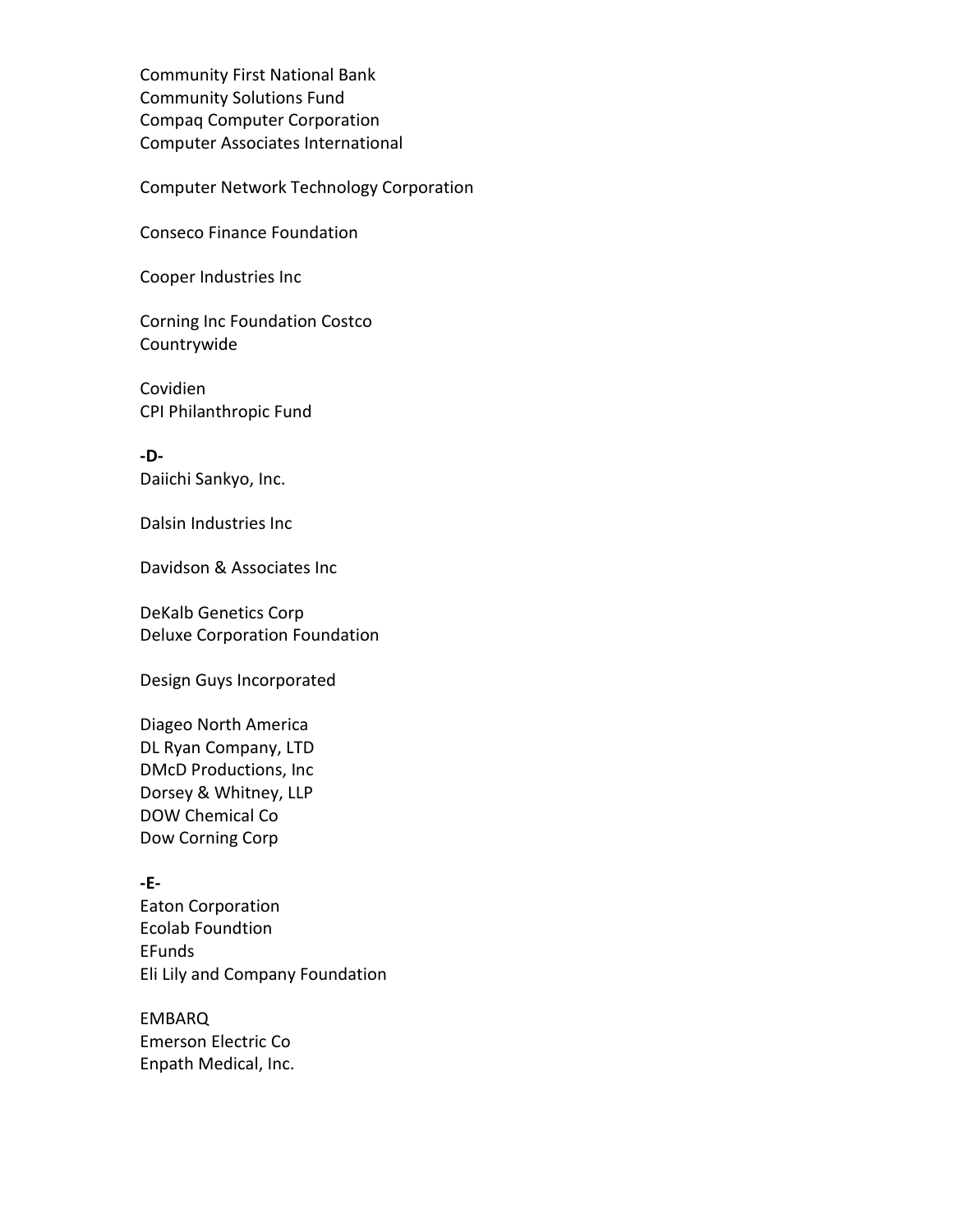Entegris Inc. ExxonMobil

**-F-**Fair, Isaac and Company Inc

Fannie Mae Foundation Federated Department Stores, Inc.

Fergus Falls Medical Group, PA

First National Bank of Hudson

First National Banks (Sioux Falls),

The Fleet FM Global FMC Technologies

Follett Corp. Ford Motor Company

FORTIS Insurance

Frey Foundation

## **-G-**

Gannett Communities Fund Gap Foundation Gate City Bank GE (General Electric) Genentech General Mills General Re Corporation (Gen Re)

Georgia-Pacific Corporation

**Gillette** GlaxoSmithKline Foundation

GMAC-RFC Google Guidant Foundation

# **-H-**

H.B. Fuller Company Foundation Halleland, Lewis, Nilan, Sipkins & Johnson, PA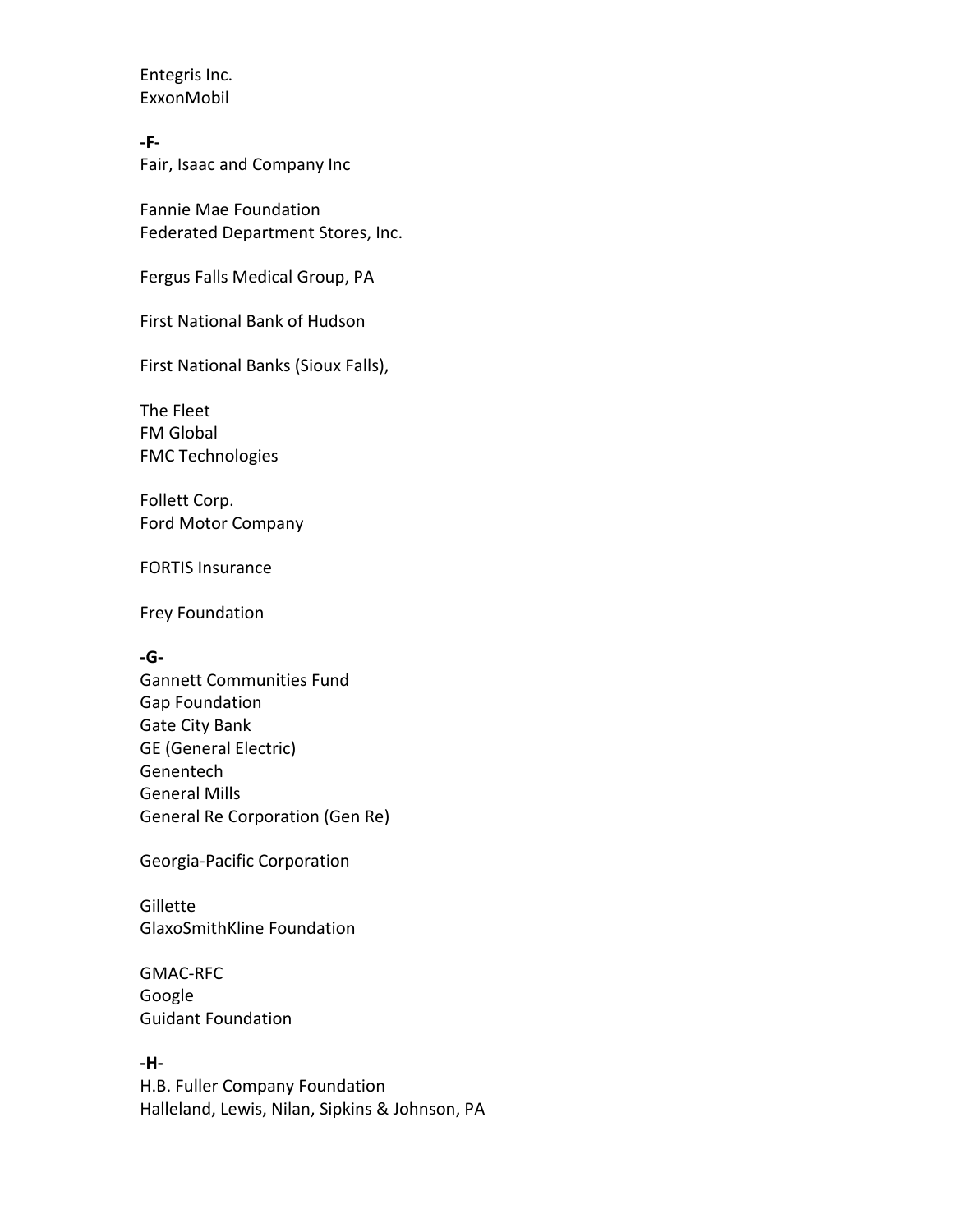Harcourt Inc Harsco Corporation Fund Hartford Steam Boiler Inspection & Insurance Company

Henry A. Bromelkamp & Co. Hewlett Packard Hickory Tech Corporation Foundation Highland Bank HJ Heinz Company Foundation Home Depot Honeywell Inc Houghton Mifflin Company Household International (HSBC)

**-I-**IBM Corp ING Foundation Invensys Process Systems

Itasca Consulting Group, Inc

ITW (Illinois Tool Works)

-**J-**Javelin Solutions John Hancock Mutual Life Insurance

John Wiley & Sons Inc Johnson & Johnson Companies

Johnson Controls Inc Johnstech International Corp

Josiah Macy, Jr. Foundation

Jostens Inc JPMorgan Chase JSJ Corporation

**-K-**Kaplan Inc Kato Engineering, Inc

Kerry Americas

Kimberly-Clark Foundarion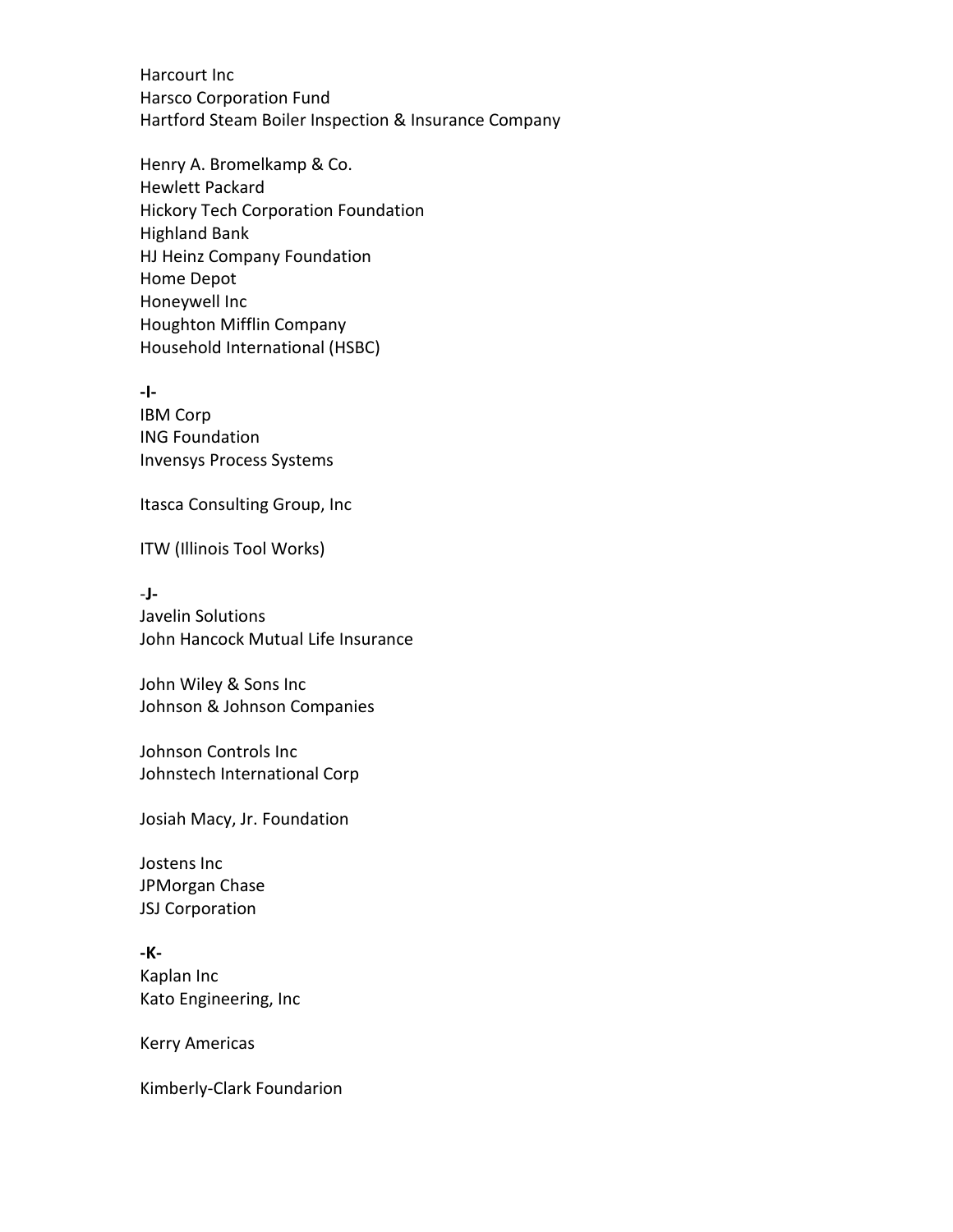Kmart Corp Kraft Foods, Inc.

**-L-**Land O' Lakes Foundation Larkin, Hoffman, Daly & Lindgren, Ltd.

Learning Strategies Corp Leffert, Jay & Polglaze, PA Leo Burnett Company Lexis-Nexis Lorton Data Inc Lucent Technologies

**-M-**M&I Bank

Macromedia

Macy's Foundation

Mainstreet Bank Manulife Financial Maritz Inc Marshall Bankfirst Corp Massachusetts Mutual Life Insurance Company

MasterCard International

Maurices Inc May Department Store Company

McDATA McDonald's Corp McGraw-Hill Companies Inc

The McKnight Foundation

The McNeely Foundation

The Medtronic Foundation Merck Company Foundation Meredith Corporation Merill Lynch & Company Foundation Inc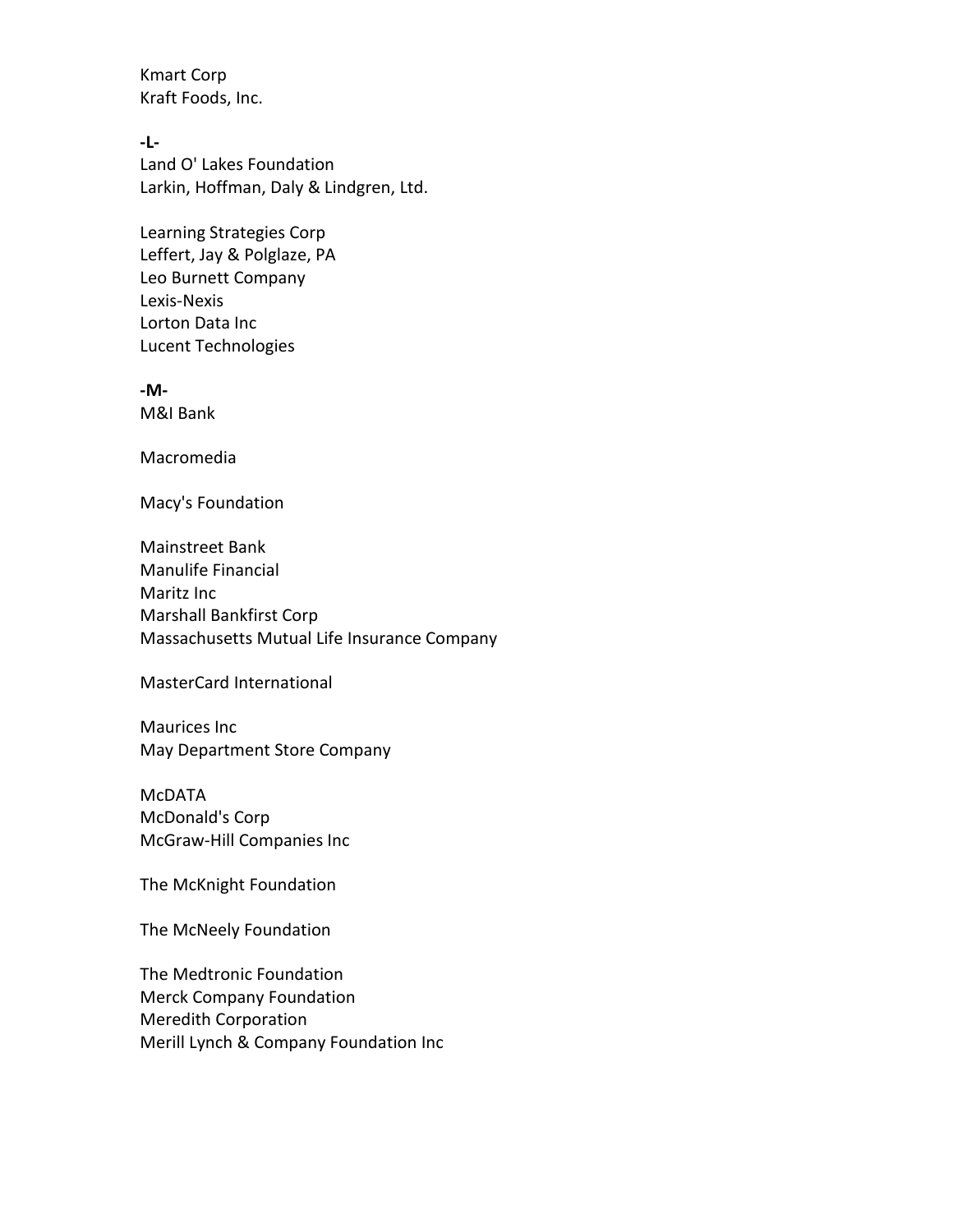Metris Companies Foundation Michaud, Cooley & Erickson Microsoft Corp Mid-Continent Engineering Inc

Midcontinent Media Midland National Mobil Oil Corp MoneyGram International Monsanto Company MONY Life Insurance Company

Morgan Family Foundation

Motorola Foundation MTS Systems Corp Murphy Oil USA Inc

## **-N-**

Nabisco Foods Group Nalco Chemical Company National Computer Systems National Instruments Corporation

National Starch & Chemical Foundation

NCR Corporation The Neiman Marcus Group New England Business Newsweek Norfolk Southern Foundation Northern Trust Bank Northern Trust Corporation NorthStar Capital Markets Inc Norton Company Foundation Novartis US Foundation NRG (Natural Resource Group)

# **-O-**

Omron Foundation Inc

Ondeo Nalco Company

Oracle Corporation

Osmonics Inc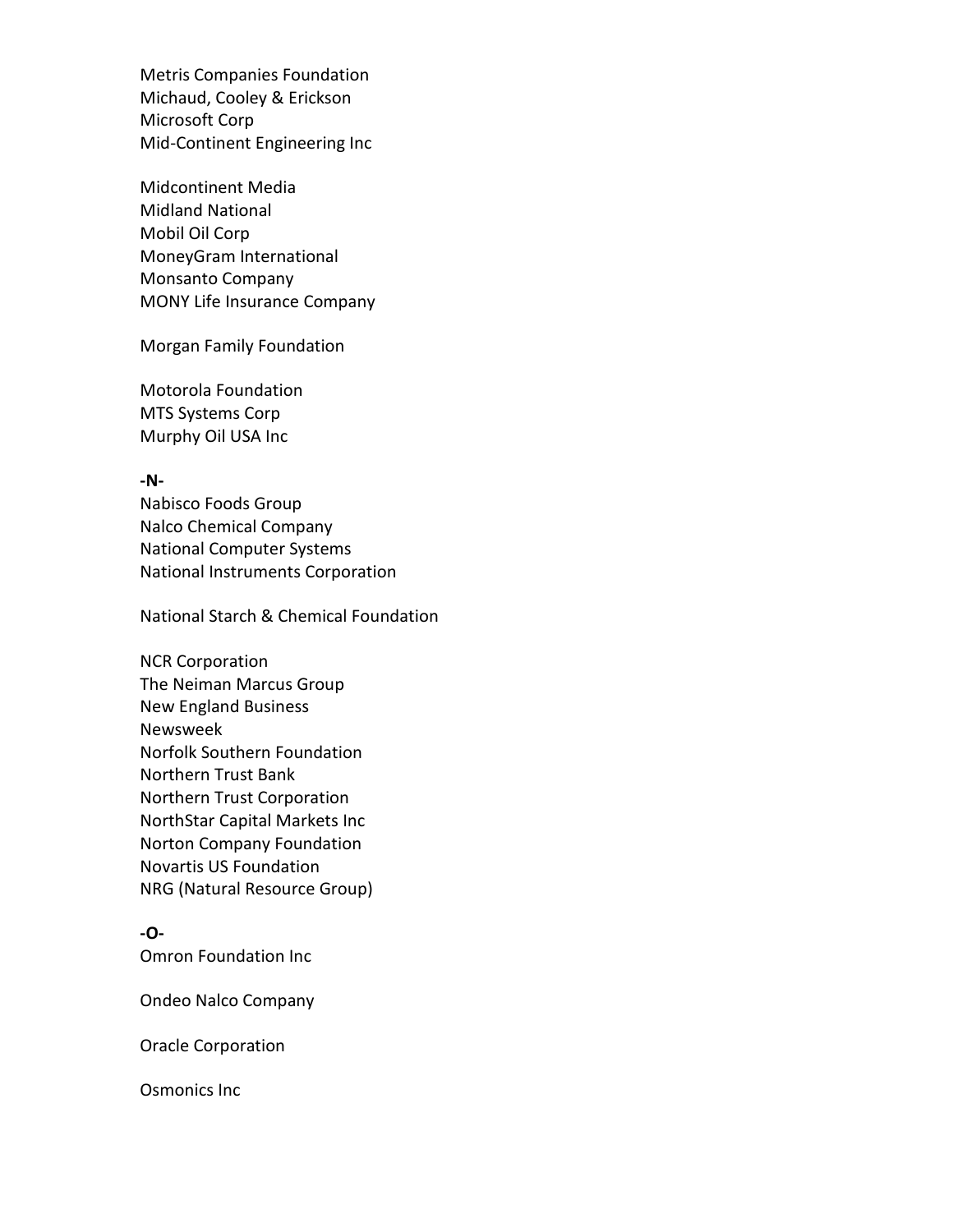### **-P-**

Pella Windows and Doors PepsiCo Foundation Inc

### Peterson-Anthony Insuance Agency Inc

Pfizer Inc Philip Morris Companies Inc. Pioneer Hi-Bred International Inc Piper Jaffray & Co Pitney Bowes Inc Pizza Hut PNC Bank Foundation Pohlad Family Foundation Potash Corporation of Saskatchewan Inc

PPG Industries Progress Casting Group Inc Progressive Insurance Prudential Foundation Public Strategies Group

# **-Q-**

Quad Graphics Quaker Hill Foundation The Quaker Oats Foundation

Quest Diagnostics Incorporated

# **-R-**

RadioShack Rapid Packaging Inc RBC Dain Rauscher Reader's Digest Foundation Red Wing Shoe Company REI (Recreational Equipment Inc)

Remmele Engineering Inc Retek Inc Reuters America Inc Richardson, Richter & Associates

Richfield Bank & Trust Co.

Rockwell International Corporation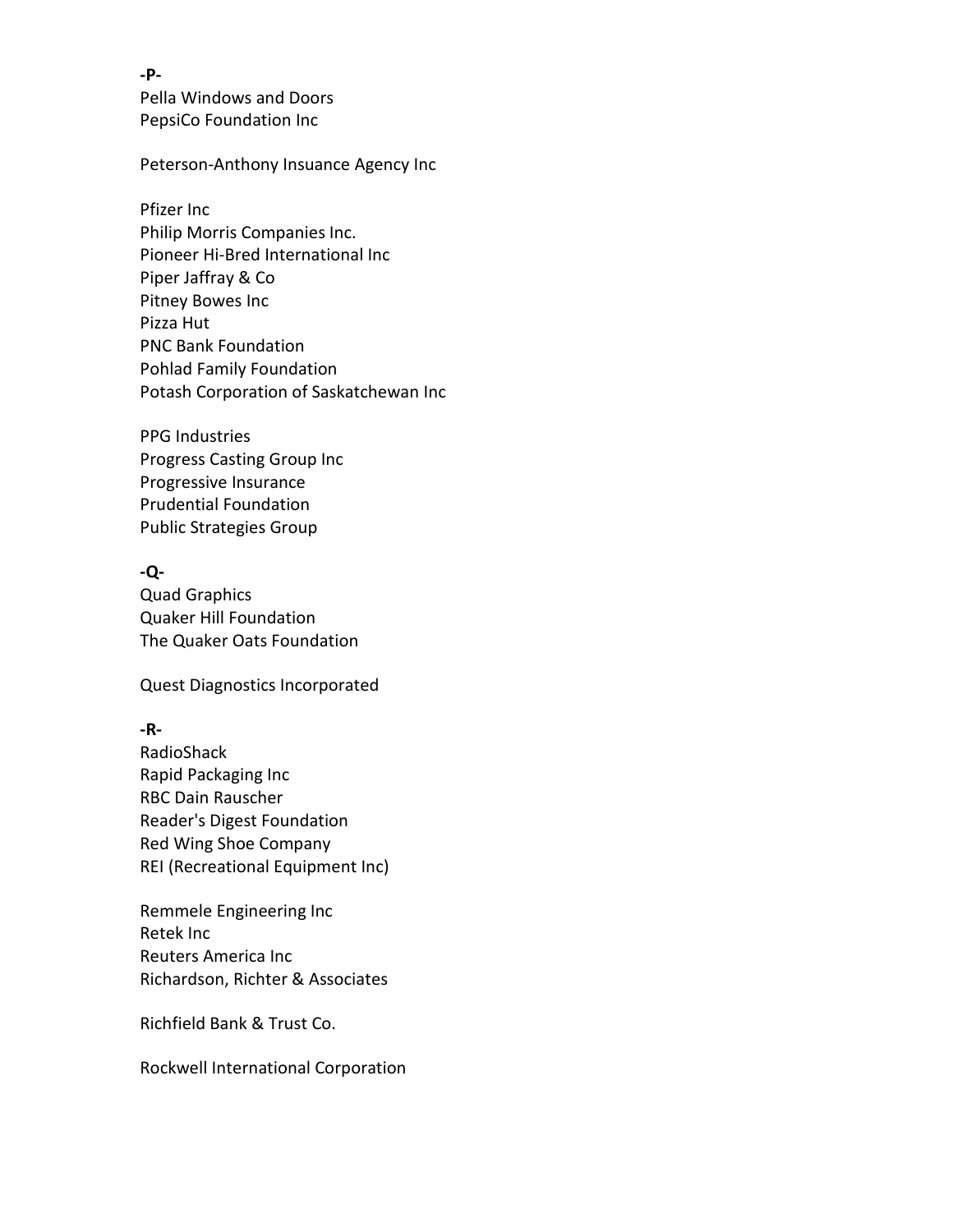Ryan Companies

# **-S-**

Saint Paul Foundation Saint Paul Travelers Companies Inc

Saint-Gobain Corporation Sandoz Inc Sanofi-Aventis SAP Sauer-Danfoss SBC Foundation SCICOM Data Services Securian Foundation Sentry Foundation

Silicon Graphics

Southways Sprint Foundation

SPX Foundation

Square D Foundation

St Paul Bank

St Paul Companies Foundation

The Stanley Works **Starbucks** State Farm Insurance

State Street Corporation

Stellent Inc Strong Financial Corporation

Stuart Companies

Sulzer Spine-Tech Sun Microsystems Foundation Inc

Sundet Foundation Super 8 Motel Symantec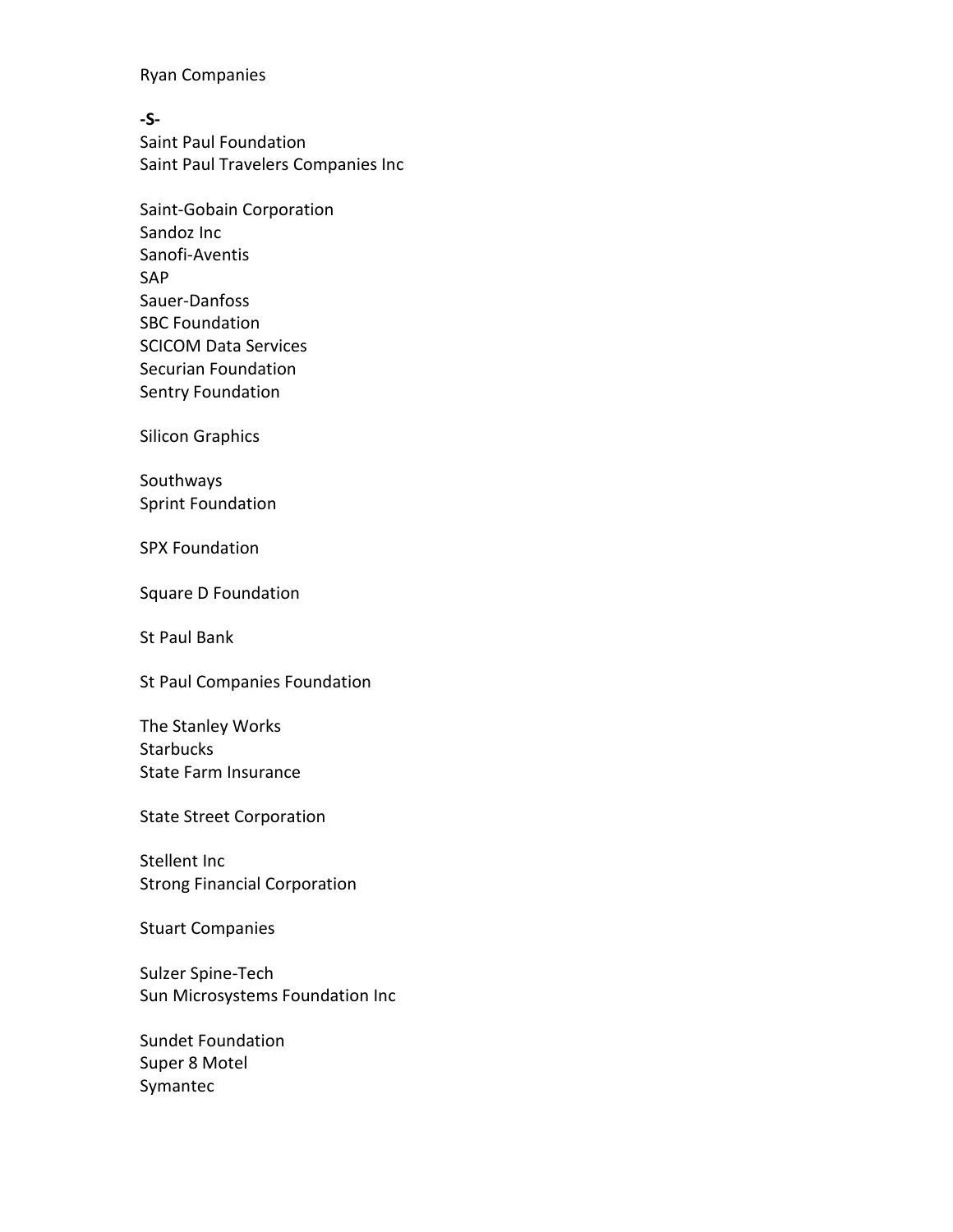**-T-**Tapemark TCF Bank, fsb Tektronix Inc. Temple-Inland Foundation

Tennant Foundation Texas Instruments Foundation

Textron Inc Thomson Corporation, The

Thomson Legal & Regulatory

Thomson Tax & Accounting

Thomson West Thrivent Financial for Lutherans

Tiffany & Co. Time Warner Inc Times Mirror Toro Company Travelers Companies Inc

Travelers Express Company

Travelers Foundation Tyco

**-U-**UBS Financial Services Inc

UFE Inc Unilever United States Inc

Union Pacific Corp United States Trust Co, NA

United Technologies Corp

Universal Music Group

Uponor North America Inc